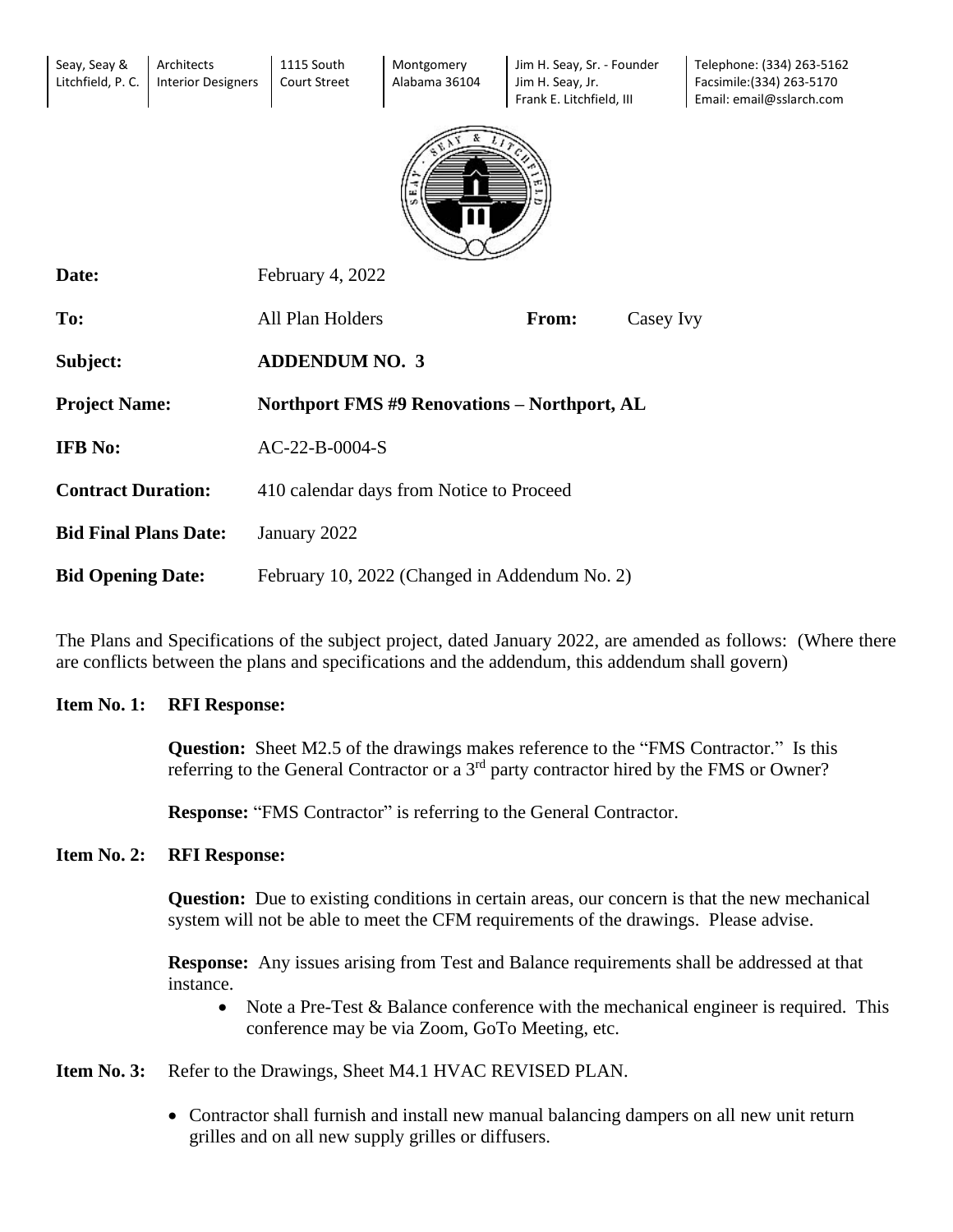| Seay, Seay &                  | Architects         | 1115 South          | Montgomery    | Jim H. Seay, Sr. - Founder | Telephone: (334) 263-5162 |
|-------------------------------|--------------------|---------------------|---------------|----------------------------|---------------------------|
| Litchfield. P. C. $\parallel$ | Interior Designers | <b>Court Street</b> | Alabama 36104 | Jim H. Seay, Jr.           | Facsimile:(334) 263-5170  |
|                               |                    |                     |               | Frank E. Litchfield. III   | Email: email@sslarch.com  |

## **Item No. 4: RFI Response:**

**Question:** Please provide the estimated value of the existing structure for insurance purposes.

**Response:** Contractor is referred to the General Conditions of the Contract, Paragraphs 31, 32, and 33. All insurance requirements as defined in the General Conditions of the Contract shall be met.

- **Item No. 5:** Refer to the Specifications, SECTION 00 41 00 Proposal Form, **Delete** and **Replace** with the attached SECTION 00 41 00 Proposal Form.
- **Item No. 6:** Attached is the Plan Holders List for the Northport FMS #9 Renovations project.

## **End of Addendum No. 3**

**Attachments:** SECTION 00 41 00 Proposal Form Northport FMS #9 Renovations Plan Holders List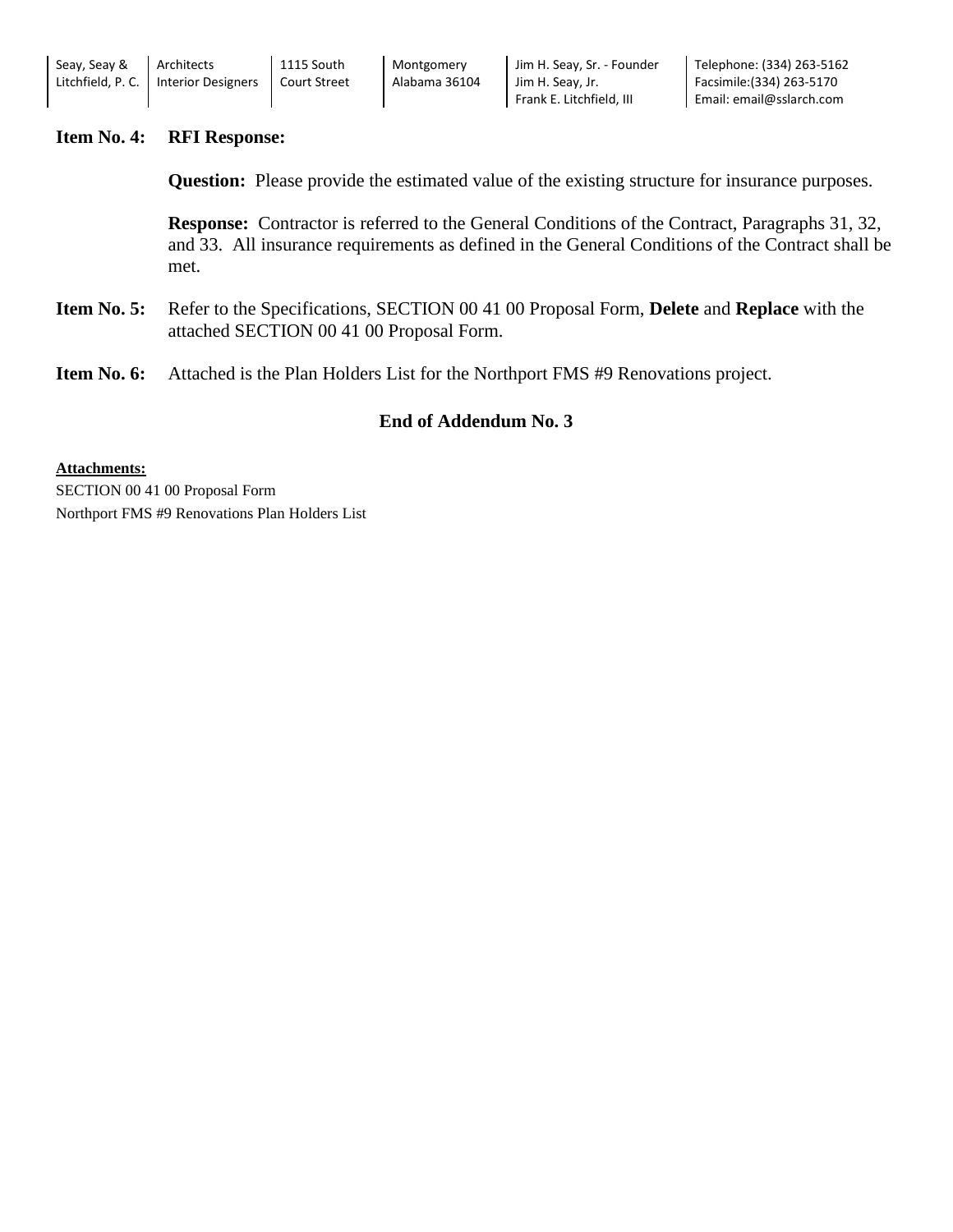**SECTION 00 41 00 – PROPOSAL FORM** IFB # AC-22-B-0004-S

- (Revision Date: 23 June 2021) BID OPENING DATE: February 10, 2022 BIDDER CONTRACTOR'S LICENSE NO. \_\_\_\_\_\_\_\_\_\_
- TO: The Armory Commission of Alabama State Military Property and Disbursing Officer Headquarters, Alabama National Guard 1720 Cong. W.L. Dickinson Drive Montgomery, Alabama 36109-0711
- PROJECT: Northport FMS #9 Renovations Northport, Alabama

In compliance with your Invitation for Bid, the undersigned hereby proposes to furnish the plant, labor, materials, and equipment and perform all work for the above described project in strict accordance with the specifications, drawings, and addenda number \_\_\_\_\_\_\_\_\_\_\_\_\_\_\_ for consideration of the following prices (bid prices do NOT include Sales or Use Taxes in accordance with Act 2013-205):

**BID**

PERFORM ALL WORK IN ACCORDANCE WITH THE DRAWINGS & SPECIFICATIONS FOR: Northport FMS #9 Renovations, Northport, Alabama

## **BID ITEM A (Northport FMS #9 Renovations) \$\_\_\_\_\_\_\_ \_\_\_\_\_\_\_\_\_\_\_\_\_\_\_\_\_\_**

## **A.B.I. #A-1 (Wash Rack Cover) \$\_\_\_\_\_\_\_ \_\_\_\_\_\_\_\_\_\_\_\_\_\_\_\_\_\_**

# **ACCOUNTING OF SALES TAX**

Pursuant to Act 2013-205, section 1(g) the Contractor accounts for sales tax NOT in the bid form as follows:

## **ESTIMATED SALES TAX AMOUNT**

**BID ITEM A (Northport FMS #9 Renovations) \$\_\_\_\_\_\_\_ \_\_\_\_\_\_\_\_\_\_\_\_\_\_\_\_\_\_**

**A.B.I. #A-1 (Wash Rack Cover) \$\_\_\_\_\_\_\_ \_\_\_\_\_\_\_\_\_\_\_\_\_\_\_\_\_\_**

#### **Failure to provide an accounting of sales tax shall render the bid non-responsive. Other than determining responsiveness, sales tax accounting shall not affect the bid pricing nor be considered in the determination of the lowest responsible and responsive bidder.**

TIME LIMIT: These bids are subject to an acceptance period of thirty (30) days.

A. All amounts and totals given will be subject to verification by the State. In case of variation between unit bid price and total shown by bidder, the unit price will be considered to be his bid. The State reserves the right to award the work on the basis of any bid or any combination of bids and to increase or decrease the quantities of any item listed in this bid at the price quoted for that particular item.

B. Bids shall be for the entire work and shall have each blank space filled in to include the "Estimated Sales Tax Accounting".

C. The quantities of each item of the bid as finally ascertained at the close of the contract will determine the total payment to accrue under the contract.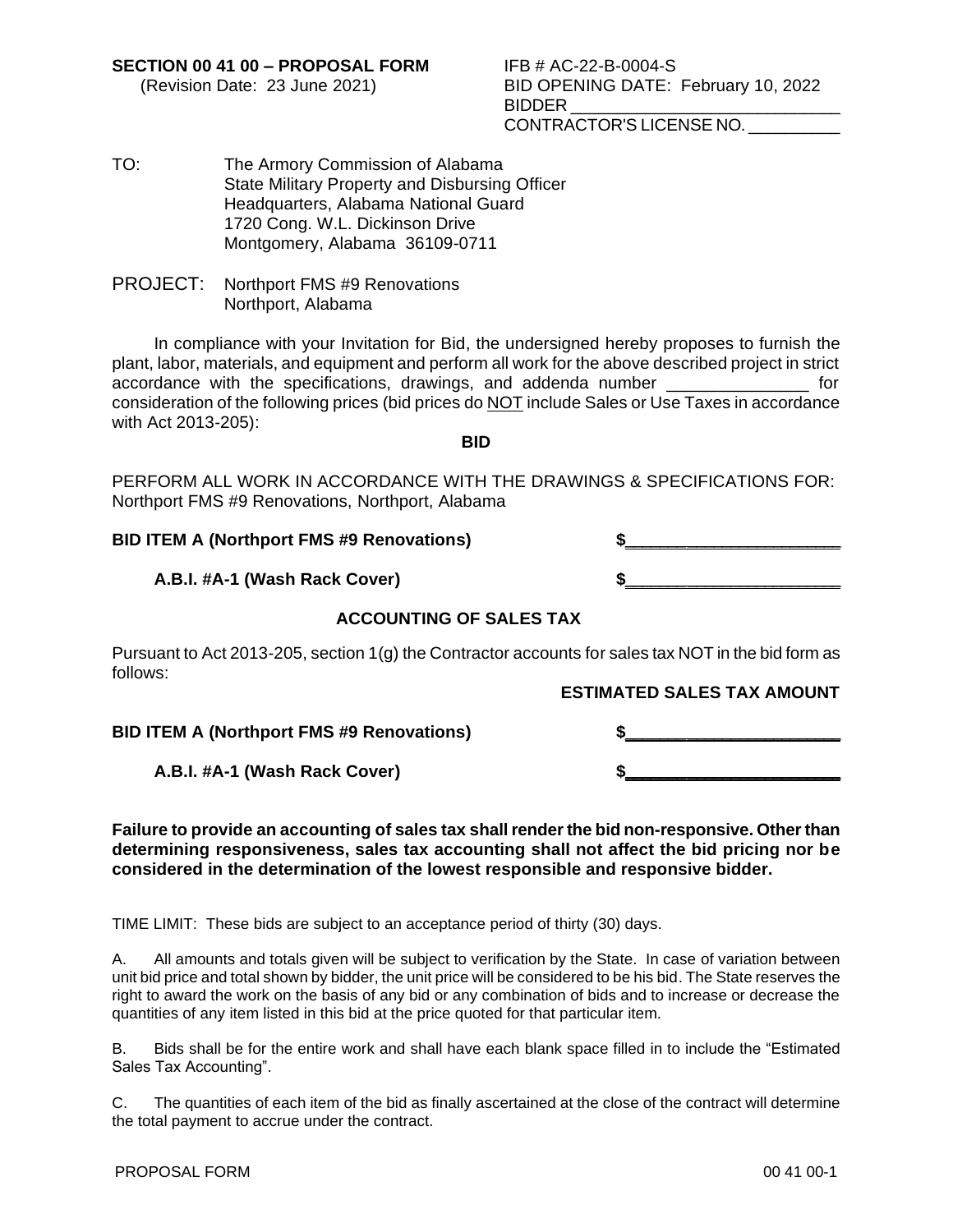D. The bidder, upon request of written notice of award of the contract within thirty (30) days after the date of opening of bids, agrees that he will execute the construction contract in accordance with this bid as accepted, and if the consideration of the contract will exceed \$50,000.00 in amount, will furnish to the State a Performance Bond and a Payment Bond on AGO Forms, with good and sufficient surety or sureties as required by the specifications, at the time the contract is executed.

E. It is hereby warranted that in the event award is made to the undersigned, there will be furnished under this contract or used in the performance of the work covered by this contract, only such unmanufactured articles, materials, and supplies as have been mined or produced in the United States, and only such manufactured articles, materials, or supplies mined, produced or manufactured, as the case may be, in the United States, except as indicated in the bid documents..

F. The bidder further agrees that if awarded the contract, he will commence work within ten (10) calendar days after notice to proceed date and that he will fully complete the work ready for use not later than **410 calendar days** after notice to proceed date.

|                         | <b>STGNATURE</b>                         |
|-------------------------|------------------------------------------|
|                         |                                          |
|                         |                                          |
| <b>STATE OF ALABAMA</b> |                                          |
|                         | CONTRACTOR'S LICENSE NO. _______________ |
|                         |                                          |

#### **NOTES**:

All bidders must be licensed under the provisions of Title 34, Chapter 8, Code of Alabama, 1975, as amended.

**On projects bid at \$50,000.00 or more, the bidder must include his license number on the bid form in the prescribed place and on the outside of the envelope containing the bid, or otherwise the bid will not be considered.**

**Bid Prices do not include Sales or Use Taxes but these taxes are identified in the Estimated Sales Tax Amount section of this bid form.**